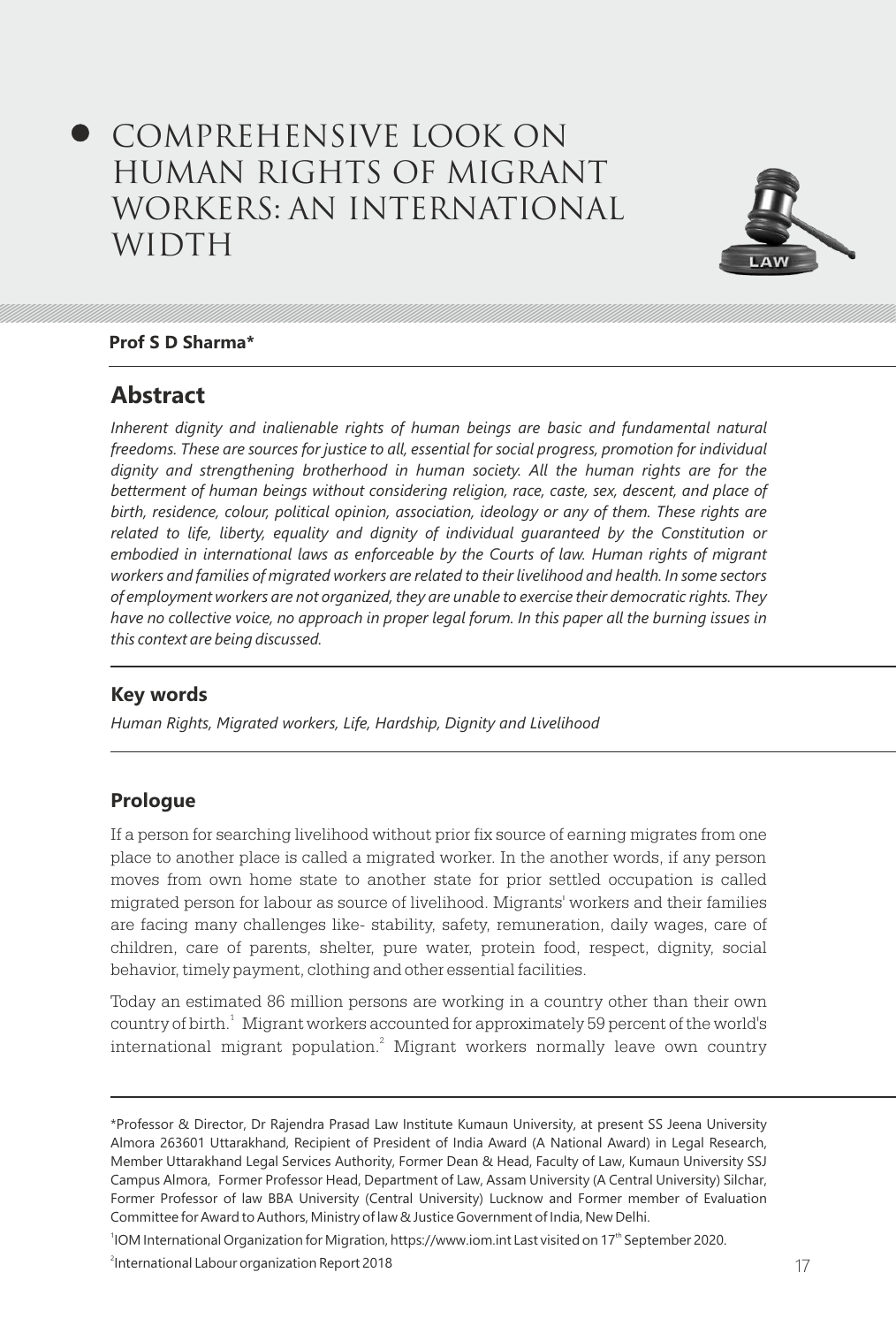because of economic inequality, political and other social crisis. Due to the position of migrant workers, chances for disturbances of demographics with ageing populations in some parts of the country. All migrant workers whether they are employed or unemployed want to return back in their countries. Moreover, it is a matter of international law to settle the issue of migrated workers. As a matter of fact, migrated workers related quest are population, necessity, culture, societal trend, administrative practice, and habit of worker.

International Instruments for the Protection of Migrated Workers- Provisions for the protection of human rights of the migrant workers are prescribed under the Charter of United Nations, $\degree$  Universal Declaration of Human Rights, $\degree$  International Covenant on Civil and Political Rights,<sup>5</sup> International Covenant on Economic, Social, and Cultural Rights, Convention of Rights of Children, Convention on the Elimination of All Forms of Discrimination against Women,<sup>8</sup> and International Convention on the Protection of the Rights of All Migrant Workers and Members of Their Families. Relevant gists of the provisions of these international legal instruments are essential to be discussed in the following captions.

**I Charter of United Nations-** It is the source of all human rights.<sup>10</sup> Preamble of the United Nations Charter speaks that "we the people of United Nations determined to reaffirm faith in fundamental human rights, in the dignity and worth of human person, in the equal rights of men and women and nations larger and smaller". The reflection, object and goal of the Charter of United Nations have complete faith and acceptance of human rights and fundamental freedoms which is related to human dignity and worth. Migrant worker's human rights and fundamental freedom are protected from any kind of exploitation.

One of the basic and fundamental organs of the United Nations is General Assembly and functions of this organization are to protect and promote human rights. To fulfill this function by the General Assembly as duty is prescribed under the Article 13 (1) (a) that "General Assembly shall initiate study and make recommendation for the purpose of promoting international co-operation in the economic, social, cultural, educational, and

9 Adopted by General Assembly Resolution 45/158 of 18 December 1990

<sup>3</sup>United Nations Charter came into force on 24 October 1945

<sup>4</sup> Adopted and Proclaimed by the United Nations General Assembly Resolution 217 A (III) of 10 December 1948

<sup>5</sup> Adopted and opened for signature, ratification and accession by General Assembly Resolution 2200A (XXI) of 16 December 1966, entry into force 23 March 1976, in accordance with the Article 49

<sup>6</sup> Adopted and opened for signature, ratification and accession by General Assembly Resolution 2200A (XXI) of 16 December 1966, entry into force 3 January 1976, in accordance with the Article 27

<sup>7</sup> Adopted and opened for signature, ratification and accession by General Assembly Resolution 44/25 of 20 November 1989, entry into force 2 September 1990, in accordance with the Article 49

<sup>8</sup> Adopted and opened for signature, ratification and accession by General Assembly Resolution 34/180 of 18 December 1979, date of entry into force September 1981, in accordance with the Article 27

<sup>18</sup> Kingdom and the United States at Dumbarton Oaks, United States in August-October 1944.  $10$ It was drafted on 14<sup>th</sup> August 1941. In 1945, representatives of 50 countries met in San Francisco at the United Nations Conference on International Organization to draw up the United Nations Charter. Those delegates deliberated on the basis of proposals worked out by the representatives of China, the Soviet Union, the United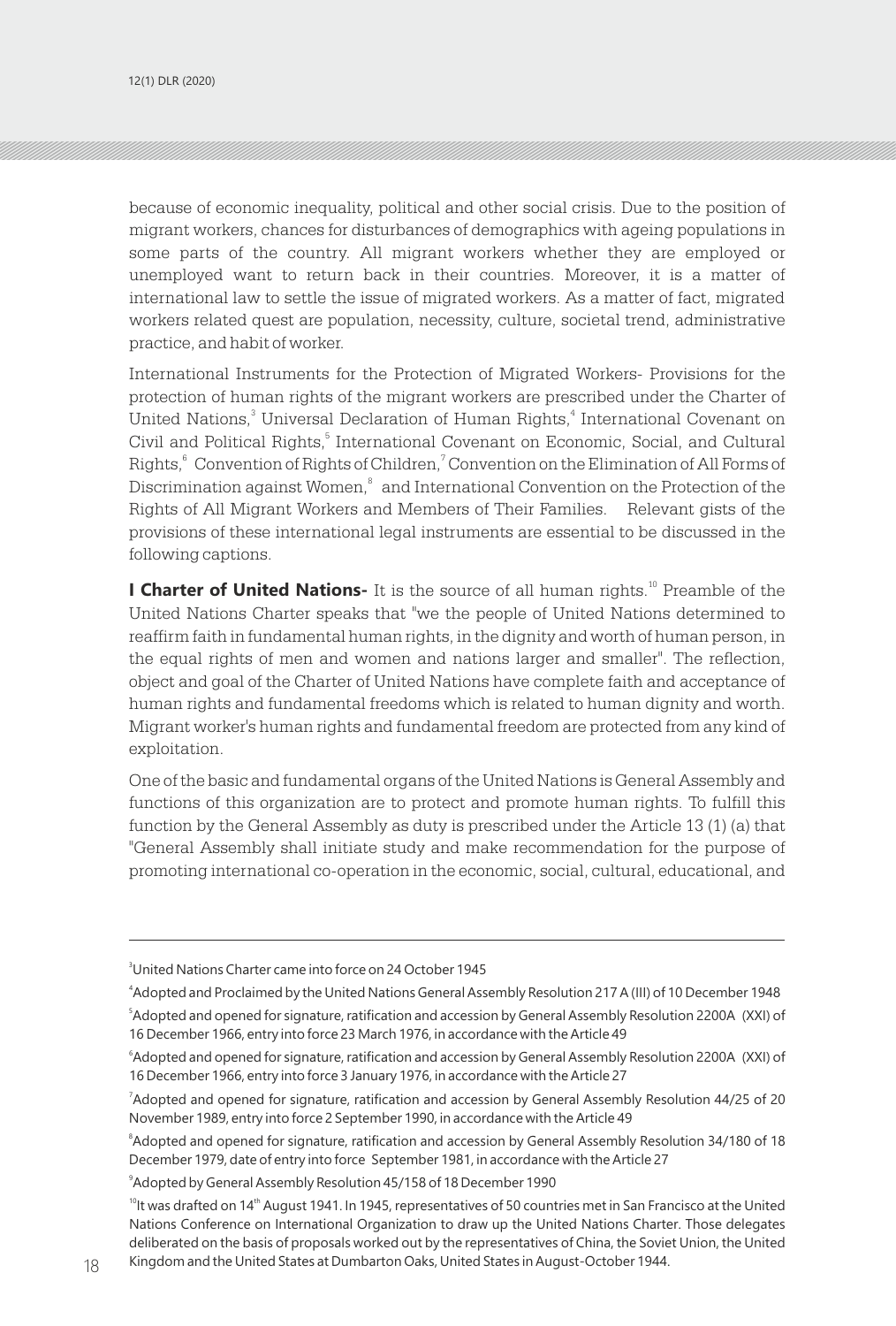

health related field and assisting the realization of human rights and fundamental freedoms, for all without distinction as to race, sex, language, or religion" etc.<sup>11</sup> Chapter X of the UN Charter is related to the Economic and Social Council, It's Article 68 provides that the economic and Social Council set up commissions in economic and social fields and for the promotion of human rights and such other commissions as may be required for the performance of its functions.<sup>12</sup> Article 62 (2) of the Charter says that Economic and Social Council may make recommendations for the purpose of promoting respect for and observance human rights and fundamental freedoms for all. $^{\rm 13}$  Commission and now Council established by the Economic and Social Council. A tremendous job is done by this institution for the promotion and protection of human rights and fundamental freedoms.

**II Universal Declaration of Human Rights-** The goal of Universal Declaration of Human Rights, 1948 (here in after referred as UDHR) is to provide international legal provisions for the recognition of equal and inalienable rights of all members of human families including the migrated workers, human rights of all should be protected by rule of law. It means for the protection of rights of migrated workers, law should be made by the member states. In the same way, this is also the goal of UDHR for the progress of the society, it is essential to recognize equal rights of men and women including migrated workers.<sup>14</sup> Social security of the migrated workers is the subject matter of protection of human rights. Thus, Article 22 of the UDHR speaks about the duty of every nation and international community that "economic, social and cultural rights shall be recognized for the full development of the personality of every human being". Apart from this social security, especial rights of the workers are prescribed under Article 23 that "everyone has right to work, to free choice of employment, to just and favorable conditions of work and

 $11$ United Nations Charter was signed on 26<sup>th</sup> June 1945 in San Francisco, at the conclusion of the United Nations conference on International organization, and came into force on 24th October 1945. The Statute of the international Court of the justice is an integral part of Charter. It is published in the language of Arabic, Chinese, English, French, Russian, and Spanish.

<sup>&</sup>lt;sup>12</sup>The functions of Economic and Social Council of United Nations is prescribed under the Charter from Articles 62 to 66, one of the most function is to initiate study and report with respect to economic, social, culture, education, and health, human rights and fundamental freedoms may make recommendations with respect to any such matters to the General Assembly to the Members of the United Nations, and to specialization agencies concern

<sup>&</sup>lt;sup>13</sup>The term "human rights" has written seven places in the United Nations founding Charter. It is the key of human rights protection and promotion. Initially High Commissioners for Human Rights (OHCHR), now after 60 years it has been replaced on 15<sup>th</sup> March 2006 by United Nations Human Rights Council. On 13<sup>th</sup> October 2020, and news published in 14th October, UNHRC election conducted for the four seats out of 47 members Council, Pakistan got 169 votes, Uzbekistan got 164, Nepal 154, China 139, and Saudi Arab 90 votes, out of 193 member states vote, and finally Pakistan, Uzbekistan, Nepal and China became members of the UNHRC, USA has started debate about the violation of human rights of some countries became the member of the UNHRC. The head quarter of UNHRC is in Geneva. United Nations human rights programme started as a small division at UN head quarter in 1940 in New York City and later it has shifted to Geneva and upgraded to the centre for Human Rights in the 1980. The Vienna Declaration and Programme of Action, adopted at the world conference on Human Rights (14-25 June 1993). This document is called for the establishment of High Commissioner for Human Rights by the General Assembly, which subsequently created the post 20 December 1993 (Resolution A/RE/48/141).

<sup>18</sup> 19 United Nations General Assembly resolution 217 A (III) of 10 December 1948. <sup>14</sup>Preamble of Universal Declaration of Human Rights 1948; this instruments adopted and proclaimed by the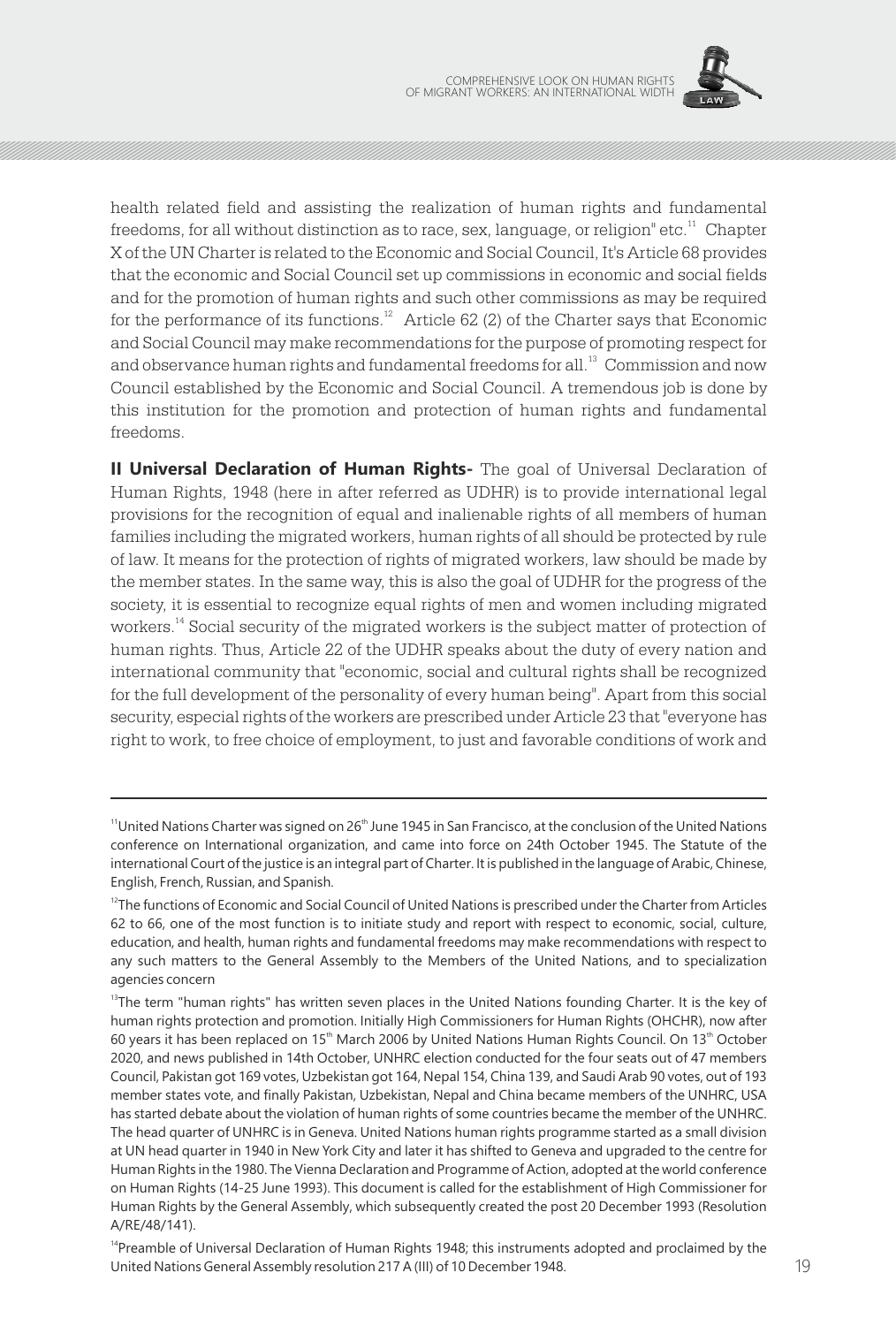protection against unemployment".<sup>15</sup> Everyone without the discrimination has the right to equal pay for the equal work. $16$  Everyone who works has the right to just and favorable remuneration ensuring for himself and his family an existence worthy of human dignity, and supplemented, if necessary, by other means of social protection.<sup>17</sup> In the same way, everyone has right to make and joint trade union.<sup>18</sup> These rights to the same person who has migrated from one place to another place as worker, moreover, how this is possible, because shortages of work and sufficient number of workers, it can be said that more workers and shortage of work. Migrated worker are trying to get the labour not to protect the rights, thus, it is suggested that first of all whenever a workers migrated from one place to another place, he should be registered in government agency only than work should be provided by private agency, work should be given through the agency, this should be strictly followed for the protection of the rights of the workers.

Migrant workers are also entitled to enjoy every right as available to the other workers of the particular country like rest and leisure, including reasonable limitations of working hours and periodical holidays with wages. However, it has found that owner of the worker is not providing any wages of holidays. This is a matter of serious concern, a complete attention is required on this issue for the benefit of the deserve class i.e. worker.

**III International Covenant on Economic, Social and Cultural Rights-** The object of the International Covenant on Economic, Social and Cultural Rights, 1966 (here in after referred as ICESCR) is to fulfill mandate of the Charter of United Nations that to recognize the inherent dignity, and maintain the inalienable rights of all members of the human family as a foundation of the justice, freedom and peace in the global society. Another goal of this Covenant is that to follow the principles of Universal Declaration for strengthening the every kind of rights of human beings including right to enjoy economic, social, cultural, civil and political rights. In the same way, fundamental spirit of the this Covenant is also that to promote the responsibilities, duties and recognize the rights of the others as he is expect that his right shall be recognized by others.

It is categorically states that all the state parties shall recognize the right to work of every human being based on the choice of worker as an opportunity to get his livelihood.<sup>19</sup> This right of the worker includes training programme for getting skilled and expertise knowledge of work. $20$  Though this is a provision for the safety and recognizing the rights of the workers but workers word includes labour and labour includes migrated labours,

<sup>15</sup>UDHR 1948 Article 23 (1)

<sup>&</sup>lt;sup>16</sup>Ibid, Article 23 (2)

 $17$ Id, Article 23 $(3)$ 

 $18$ Id, Article 23 $(4)$ 

<sup>&</sup>lt;sup>19</sup>International Covenant on Economic, Social and Cultural Rights 1966, Covenant adopted and opened for signature, ratification and accession by General Assembly Resolution 2200A (XXI) of 16 December 1966; Entry into force: 3 January 1978, in accordance with Article 27; This Article says that "the present Covenant shall enter into force three month after the date of the deposit with Secretary-General of the United Nations of the thirty fifth instrument of ratification or instrument of accession and after that the present Covenant shall into force after the three months, after the date of the deposit of its own instrument of ratification or instrument of accession.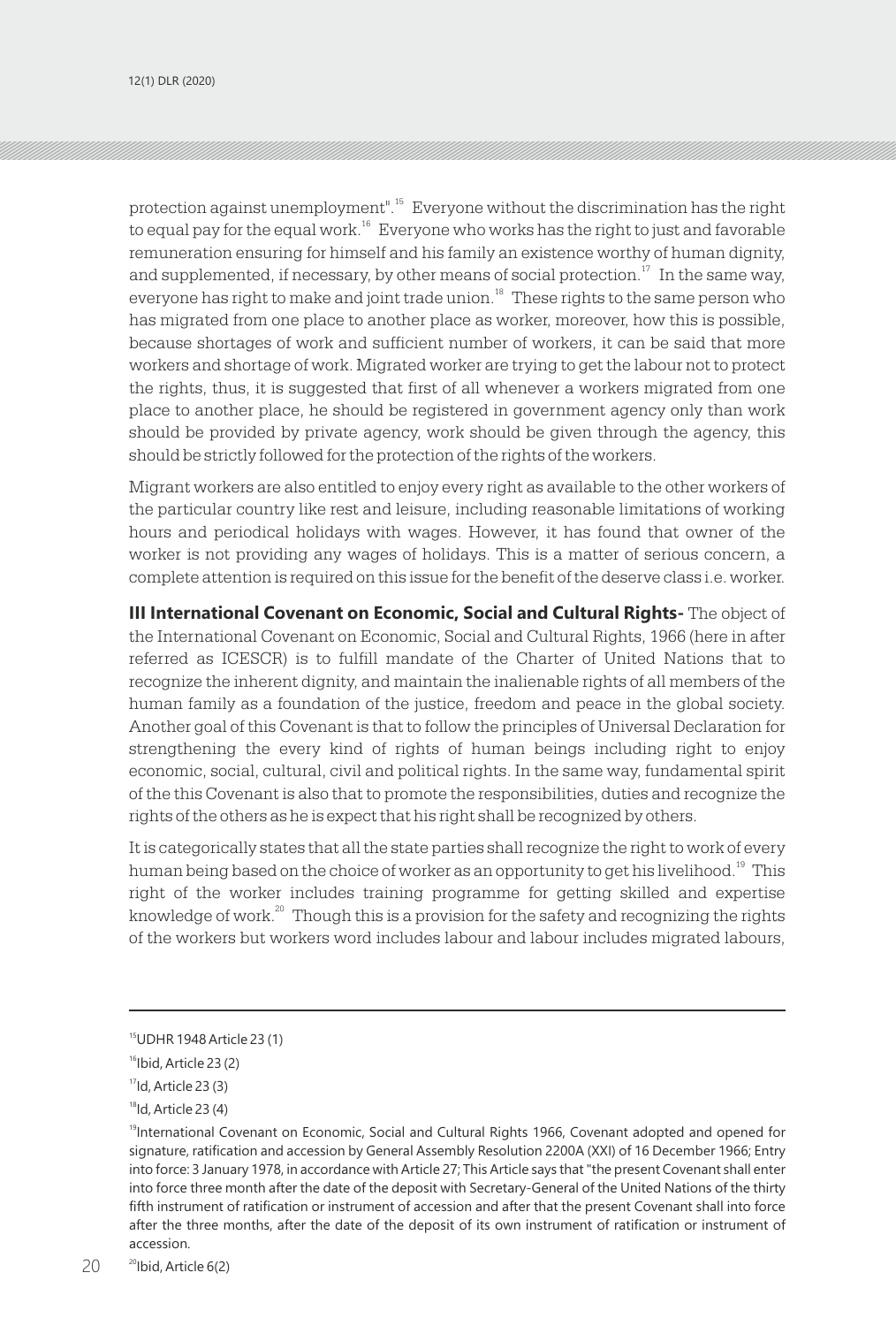

whose rights shall be protected under the provision of this Covenant. Article 7 of the Covenant states that duty of state party is to provide the just and favorable condition of work, minimum and fair wages, equal remuneration for the equal work, women shall be protected and treaded equally, safety and health working conditions, rest and leisure, limitation of working hours and periodic holidays etc. $^{21}$  This provision is equal to the provision of the Article 23 of the Universal Declaration of Human Rights.

Trade Union right is also recognized by the ICESCR  $1966<sup>22</sup>$  to the workers, though this right is only possible to grant the workers of organized sectors, however, unorganized sector workers may also enjoy this right by giving special legal status by the member parties. After the Second World War, World community is living in the modern civilization, thus, every human being has the right to enjoy every right as recognized in the UN Charter, Universal Declaration, and Covenants as well as National laws. In the light of these laws migrated labours are entitled to enjoy forming trade union as organized association; it should be given the awareness to them, so that they may be able to protect themselves.

One of the main aspects of the rights of the migrated workers is that there should be social security of the labour<sup>23</sup>, for the purpose, insurance of the every worker is essential. In some governmental sector there is a provision for the insurance of worker but individual private work, study shows that there is no insurance of all the workers properly.

**IV Convention on Elimination of All Forms of Discrimination against Women-** A special international law for the equal rights of women in all the fields of life is framed for protection and promotion of the human rights of women. The object and goal of the Convention on Elimination of All Forms of Discrimination against Women 1979 ( here in after referred as CEDAW) is to implement the provisions of UN Charter, UDHR, ICESC and other international legal instruments of human rights. $^{24}$  Prior to this Convention, it has been found that world women are not at par of men in all respect of human rights including work, dignity, status, education, health, economy, enjoyment of culture and social status etc. Henceforth, the poverty in women is more than men. This Convention has given legal directions to the state members for eliminating all kinds of discrimination by making the law in the interest of the half population of the society. The work either in the form an expert or labour by women is very essential to make social position strong in order to get economy by the women, so that equity and justice will contribute significant role towards the promotion of equality between men and women.

Protection and promotion of human rights pertaining of work and labour of women is prescribed under Article 11 of the CEDAW that "state parties shall take all appropriate measures to eliminate discrimination against women in the field of employment in order to ensure, on the basis of equality of men and women, these rights are right to work, right

 $2^{21}$ Id, Article 7 (a), (b), (c), & (d)

 $^{22}$ Id, Article 8

<sup>&</sup>lt;sup>23</sup>Id, Article 9

<sup>20</sup> 21 Resolution 34/180 of 18 December 1979; date of entry into Force: September 1981 according to Article 27. <sup>24</sup>Adopted and opened to signature, rectification and accession by United Nations General Assembly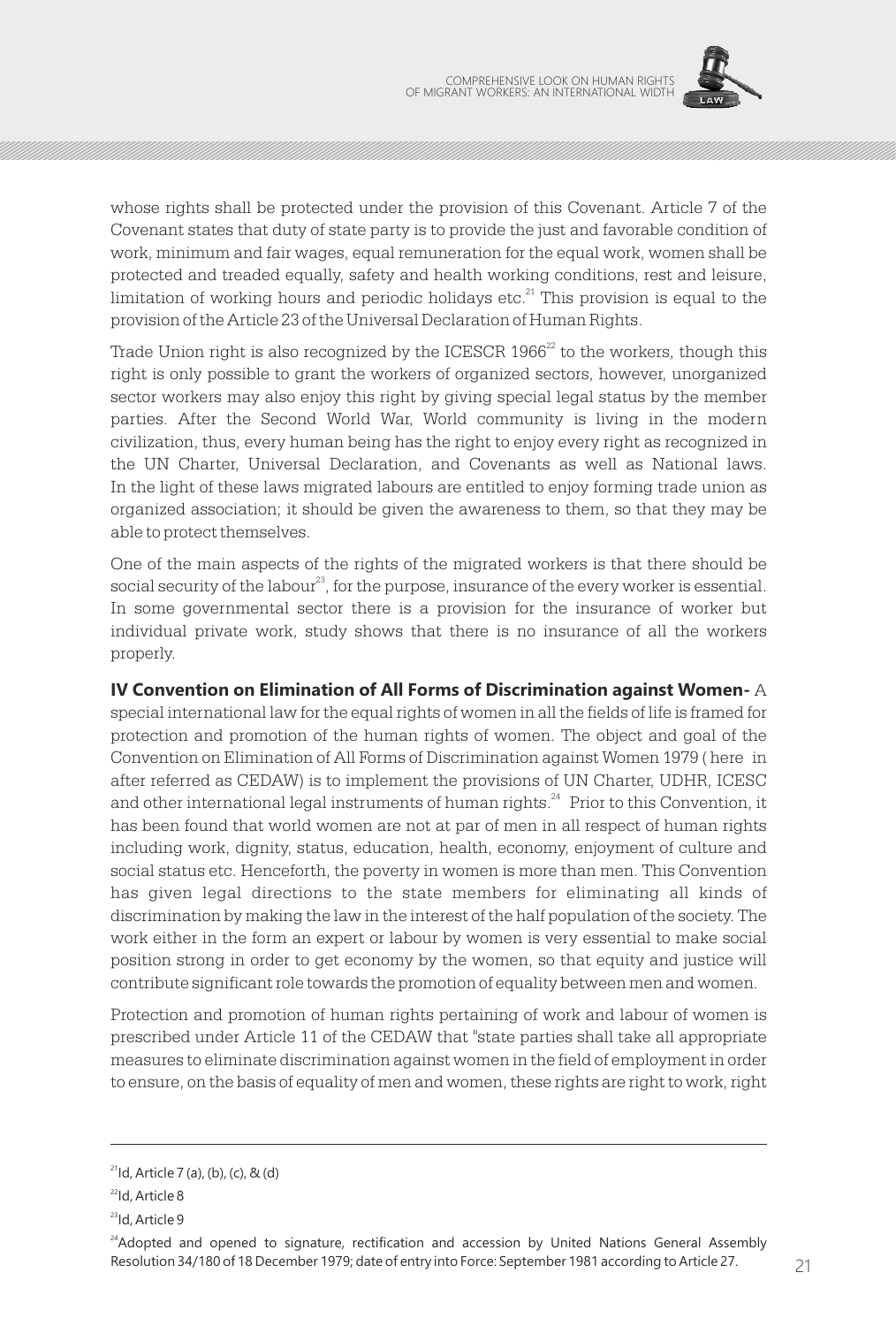to employment, right to free choice of profession, right to job security, favorable and beneficiary conditions of service, right to receive training, right to equal remuneration, right to social security, right to paid leave, right to protection of health, right to maternity leave, right to child care, protection during the pregnancy etc. These rights shall be reviewed periodically in the light of scientific and technological knowledge.<sup>125</sup> This provision of law includes every kind of rights equal of men to the women related to the labour and work. The problem is not in the public sector where women are working as employee but the safety of health, equal remuneration, maternity benefits and other protection is not available in the daily wages worker to women workers. The provisions provided under Article 11 of CEDAW are itself complete for the protection of the women workers, but the problem of its implementation and extension.

The acquit problem with the migrant domestic women workers, leading to violation of their human and work rights. These violations are in every spheres of the work of the domestic workers, like- passport, employment through agencies, language, social, cultural, lack of advance, and accurate information on terms and condition of employment etc. Apart the provisions of CEDAW 1979, International Labour Organization enter into the Convention for the global strategy to support its Constituents in achieving decent work for domestic workers. As part of the legal safety migrant labours can also enjoy expend of knowledge, raise awareness, promote exchange, and dialogue and develop policy tools for the protection of migrant domestic women workers. $^{26}$  Most of the migrant domestic women workers are either from developing and un-developing countries e.g. Bangladeshi women for domestic work in Jordan and Lebanon. In the same way, Nepali women are in other countries.

**V Convention of the Rights of Child-** The preamble of the Convention on right s of child herein after referred as  $CRC<sup>27</sup>$  reaffirm the object of the UN Charter for equality. freedom, justice and the peace and provides the protection to the fundamental freedom and human rights, in the dignity, worth of human person, determine to promote social progress and better standard of life of every human being. The preamble further proclaims that to recognize provisions of UDHR and human rights Covenant set forth therein, without distinction of any kind, such as race, colour, sex, language, religion, political or other opinion, national or social origin, property, birth or other status. Internationally it is clear that child hood is entitled to special care and assistance. Take care of every child for all round development including education, health, and social security, and proteins food, mental and spiritual development. Recognize the safety of the child by reason of his physical and mental immaturity, needs special safeguards and care, including appropriate legal protection before and after birth.

<sup>&</sup>lt;sup>25</sup>Convention on the Elimination of all Forms of Discrimination against Women 1979 Article 11 (1) (a) to (f), (2) (a) to (d) and (3)

<sup>&</sup>lt;sup>26</sup>Convention Concerning Decent work for Domestic workers 2011 (No. 189) and recommendations No-201;

 $^{27}$ Convention on the Rights of the Child 1989 adopted and opened for the signature, rectification and accession by General Assembly Resolution 44/25 of 20th November 1989, entry into force 2nd September 1990 in accordance with the Article 49. Article 49(1) says that "the present Convention shall enter into force on the thirteenth day following the date of deposit with the Secretary General of the United Nations of the twentieth instruments of rectification or accession. Article 49 (2) prescribes that for each state ratifying or acceding in the Convention after the deposit of the twentieth instrument of rectification or accession, the Convention shall enter into the force on the thirtieth day after the deposit by such state of its instruments of ratification of accession. 31. In the west of the company of the west the expected continuous of the measurement of the measurement of  $\alpha$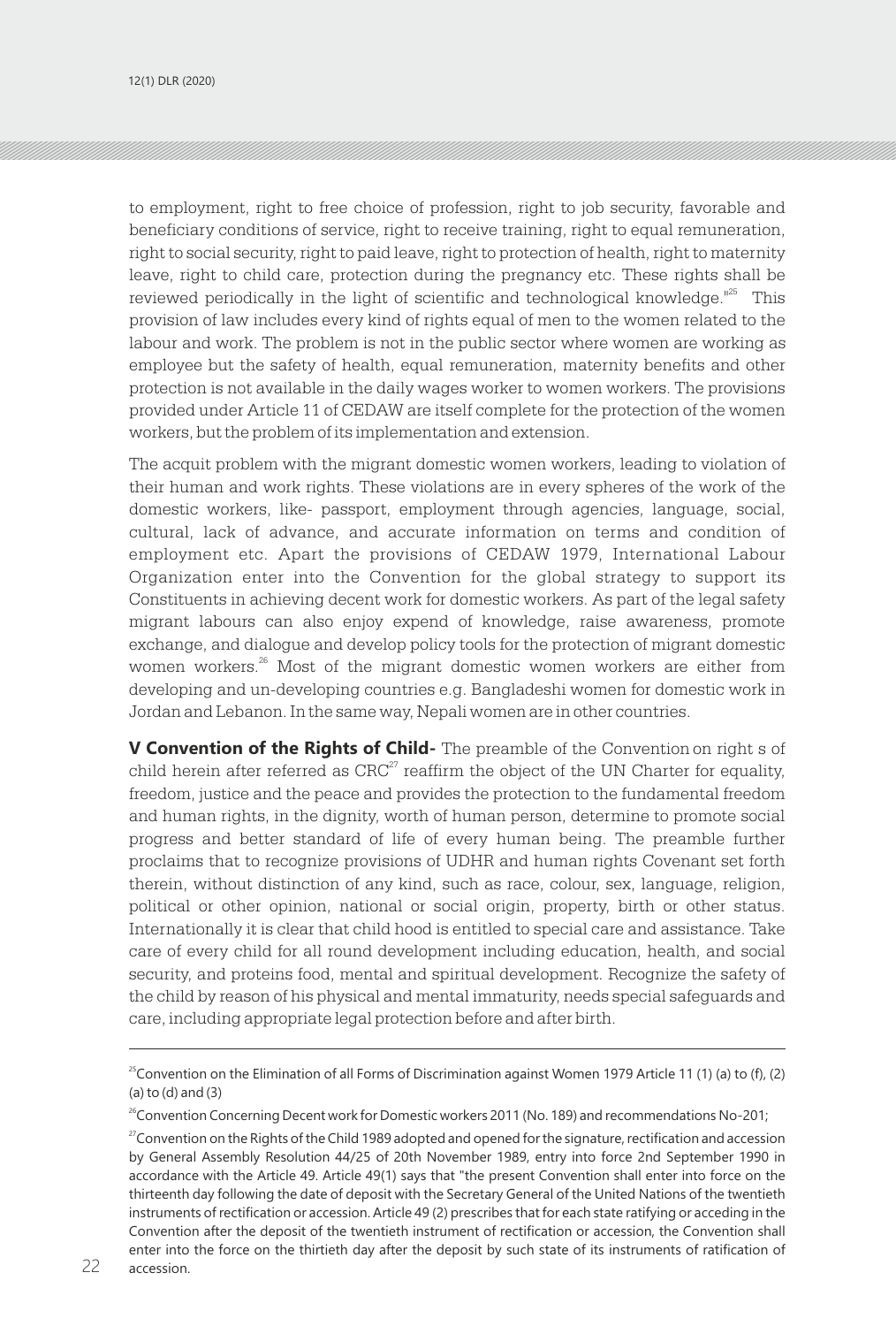

If a child is in the womb of the mother, the protection and safeguard of mother is very necessary from the labour and regular medical checkup and during the pregnancy a balance diet, rest, proper exercise, and social safety should be provided. After the birth, it is also essential that child and mother should also be protected from the social exploitation including injurious and inherently dangerous work and labour.

The first issue is that who is the child? According to Article 1 of CRC child means every human being below the age of eighteen years under the law applicable to the child, majority is attained earlier". This provision indicates that ordinarily definition of child says that a human being less than eighteen years of age is child but if any law provides that before the eighteen years child has became major for certain purpose he may not be child and he should be treated a major.

In the situation of the child if the child is engaged in play and recreational activities, he is entitle for the rest and leisure.<sup>28</sup> Though the rest and leave in all the physical and mental activities is the legal mandate for the protection of human rights of the child, but at the same footing it is also the inherent and fundamental human right of the child that participate fully in cultural and artistic life and shall encourage the provision of appropriate and equal opportunities for cultural, artistic, recreational and leisure activities.<sup>29</sup> This is the duty of the member state to make the law for the purpose.

The most protected right relating to worker and migrated worker is prescribed under the Article 32 of the CRC which says that it is the legal duty of the state parties to recognize the right of the child to be protected from economic exploitation and from performing any work that is likely to be hazardous or to interfere with the child's education, or to harmful to the child's health or physical, mental, spiritual, moral, and social development $^3$ . At the time of immature age for the development of mental capacity, education shall be given to all the tangier age of child and any kind of labour shall be avoided.

International legal provisions including CRC clearly states that "all the member state shall take steps for the minimum age for employment, working hours, conditions of employment, and other administrative, legislative, and social measures for the development of child. It shall also be the duty of member state to make the penal legal provisions in case of violation of the norms laid down by the state".<sup>31</sup> Social security like education, entertainment, safety and security of health to the children is fundamental human rights for better future of the nation because today's child is the ideal future citizen.

**VI Convention on Migrant Workers-** The International Convention on the Protection of the Rights of all Migrant Workers and Members of Their Families herein after referred as connention is the mile stone for the protection and promotion of the human rights of uncertain work and searching of livelihood by the human being. The General Assembly

<sup>28</sup>Convention on the Rights of the Child 1989, Article 31 (1) 29Ibid, Article 31 (2)

30Id, Article 32 (1)

 $31$ d, Article 32 (2) (a), (b), (c) 23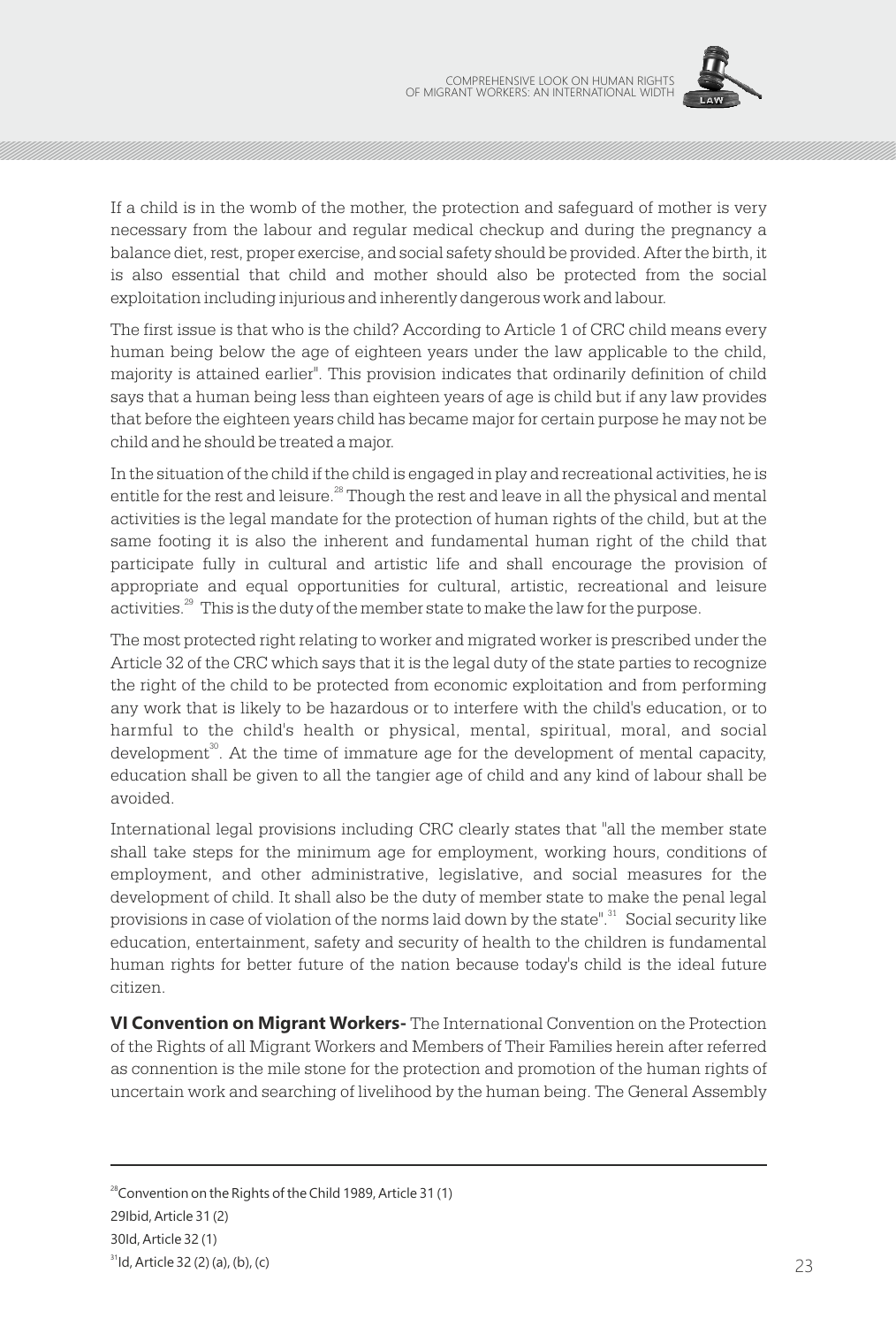of United Nations adopted this Convention by resolution No 45/158 on 18th December 1990. 32

The preamble of the Convention recognized UN concern human rights, UDHR,<sup>33</sup>  $ICESCR<sup>34</sup> ICCPR<sup>35</sup> CEDAW<sup>36</sup> CRC<sup>37</sup> Elimination of All forms of Racial Discrimination$ against Women (EAFDR) and other legal system of International labour Organization like- Convention of Abolition of Forced Labour and Convention against Discrimination in Education, Scientific, and Cultural Organization. The object further says that prevent all form of discrimination in the way that migrant workers may fully enjoy as equal status, dignity and protection of human rights.

Convention is applicable on all member states for the protection of human rights of migrant workers and their families without any discrimination of any kind such as sex, race, colour, language, religion, or convention, political or other opinion, national, ethical, or social origin, nationality, age, economic position, property, marital status, birth or other status.<sup>38</sup> This has wide object which covers all the international legal efforts for the protection and promotion of the human rights of the migrant workers and their families.

The enforcement and application of the Convention is for the entire period of migration of workers and their families. Though, the definition of the migrant worker already given in the begging of this research paper, moreover, it is also relevant to quote here the various words used in the Convention for the purpose of the meaning of these words in the different sense, these are migrant worker, $^{\scriptscriptstyle{39}}$  frontier worker, $^{\scriptscriptstyle{40}}$  and seasonal worker $^{\scriptscriptstyle{41}}$ seafarer<sup>42</sup> worker on offshore installation<sup>43</sup> itinerant worker<sup>44</sup> project tied worker<sup>45</sup> specified employment worker<sup> $46$ </sup> and self employed worker $47$  etc. One of the essential

- <sup>33</sup>1948
- 34<sub>1966</sub>
- $351966$
- <sup>36</sup>1979
- <sup>37</sup>1989

<sup>38</sup>The International Convention on the Protection of Rights of All Migrant Workers and Members of their Families 1990, Article 1.

 $39$ Refers to a person who is to be engaged, or has been engaged in a remunerated activity in state of which he and she is not national.

<sup>40</sup>If any person is habitual residence of neighboring state and from which he or she returns every day or at last once a day in a week.

<sup>41</sup>A migrant worker who's by its character is depending on seasonal conditions and is performed only during the part of year.

<sup>42</sup>It includes the fisherman, refers to a migrant worker employed on board a vessel registered in a state in which he and she is not national.

<sup>43</sup>Worker under the jurisdiction of another Nation

<sup>44</sup>Worker travelled in another state for short period.

<sup>45</sup>Migrant worker admitted to a state of employment for definite period to carry out the project.

<sup>46</sup>Engage by employer for certain period to complete the particular assignment.

 $24$   $\hskip 1.6cm$   $\hskip 4mm$   $\hskip 4mm$   $\hskip 4mm$   $\hskip 4mm$   $\hskip 4mm$   $\hskip 4mm$   $\hskip 4mm$   $\hskip 4mm$   $\hskip 4mm$   $\hskip 4mm$   $\hskip 4mm$   $\hskip 4mm$   $\hskip 4mm$   $\hskip 4mm$   $\hskip 4mm$   $\hskip 4mm$   $\hskip 4mm$   $\hskip 4mm$   $\hskip 4mm$   $\hskip 4mm$   $\hskip 4mm$   $\hskip 4mm$   $\hskip 4mm$ 

<sup>&</sup>lt;sup>32</sup>Another effort of the General Assembly for the same purpose was on 1 July 2003, which entered in to force on 1st October 2005.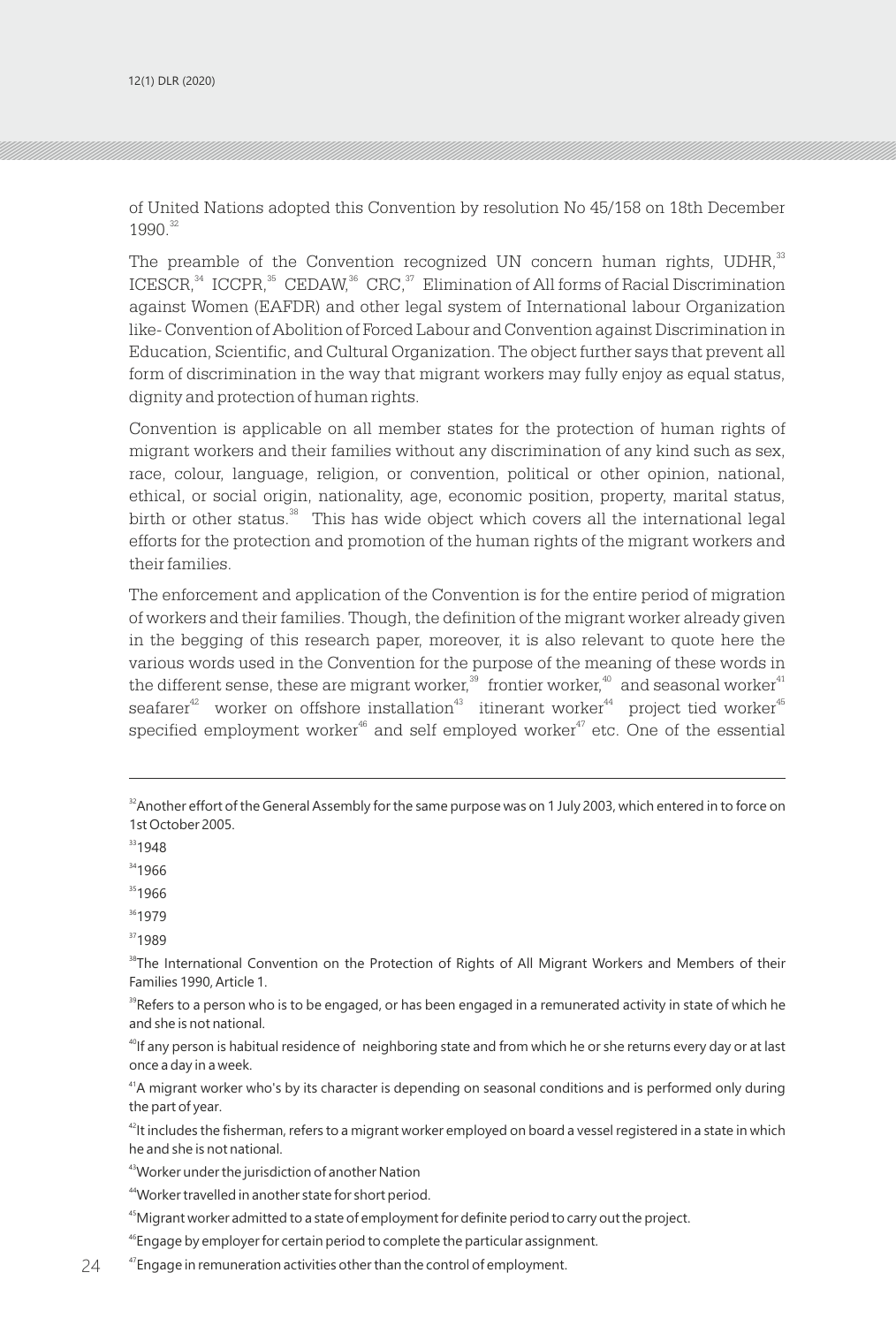

aspect as definition is related to the meaning of families, it includes, persons married, equivalent to marriage, relationship according to application of law, produces effects, as well as their dependent children and other dependent persons who are recognized by the application of law, bilateral or multilateral agreements between the state concerns. $^{48}$ These definitions are applicable on migrant workers for the implementation of this Convention.

The most important part of the Convention is related to the human rights of the migrant workers and members of their families.<sup>49</sup> These human rights are free to leave any state and enter into own state at any time, $5^{\circ}$  they have right to life protected by law  $5^{\circ}$ protection against torture, cruel, inhuman, or degrading treatment or punishment $^{\mathbb{52}}$ prevention of slavery or servitude, no forced and compulsory labour<sup>53</sup> freedom of thought, conscience and religion  $54$  right to education of children of migrant workers, children have also the right of religious and moral education, $55$  right to hold opinion without interference,  $56$  right to freedom of expression, including seek, receive, and impart information, $\frac{57}{7}$  right to privacy, family, home, correspondence, or communications, protection from unlawful attacks on honors and reputation and interference,  $\mathrm{^{88}}$  right to liberty, security, protection against violence, physical injury, threats and intimidation, right to identification according to law, right against arbitrary arrest and detention. Right to get information about the arrest and charge in the language of understand, after arrest right to produce before the Magistrate, in case of custody and prison, right to information of the ground of arrest and custody,<sup>59</sup> right to consular and diplomatic authorities of the origin of state $^{\circ\circ}$  right to communication, right to get help from the legal representation,<sup>61</sup> in case of arrest to produce before the court,<sup>62</sup> in case of unlawful arrest and detention right to compensation, $\mathbf{S}^3$  right to treat humanity with dignity, separate treatment from the nationalist in case of deprived from liberty in case of arrest,

<sup>55</sup>Id, Article, 12 clause, 3 &4

<sup>56</sup>Id, Article 13 clause 1

 $57$ Id, Article, clause 2, clause 3 (a) to (d) prescribes that limitations on this right can be imposed by making the law on the ground of respect and respect of others, national security, public order, public health and public morals, purpose of prevention of any propaganda for war, preventing any advocacy of national, racial or religious, hatred that constitutes incitement to discrimination, hostility or violence.

<sup>58</sup>Id, Article 14, this is an absolute and complete right, there is no exception of this right.

<sup>59</sup>Id, Article, 16 clause 1 to 7

 $h^{00}$ 

 $61$ Id, clause 7 (a) to  $\odot$ 

 $62$ Id, Clause 8

<sup>48</sup>Supra Note 38, Article 4

<sup>49</sup>Ibid, Part III of the Convention Articles 8 to 35.

 $50$ Id, Article 8

 $<sup>51</sup>$ Id, Article 9</sup>

<sup>52</sup>Id, Article 10

<sup>53</sup>Id, Article 11

<sup>&</sup>lt;sup>54</sup>Id, Article 12, this right has limitations on the grounds of public safety, order, health, or morals, or other's fundamental rights and freedoms.

 $63$ Id, clause 9  $^{25}$ ld, clause 9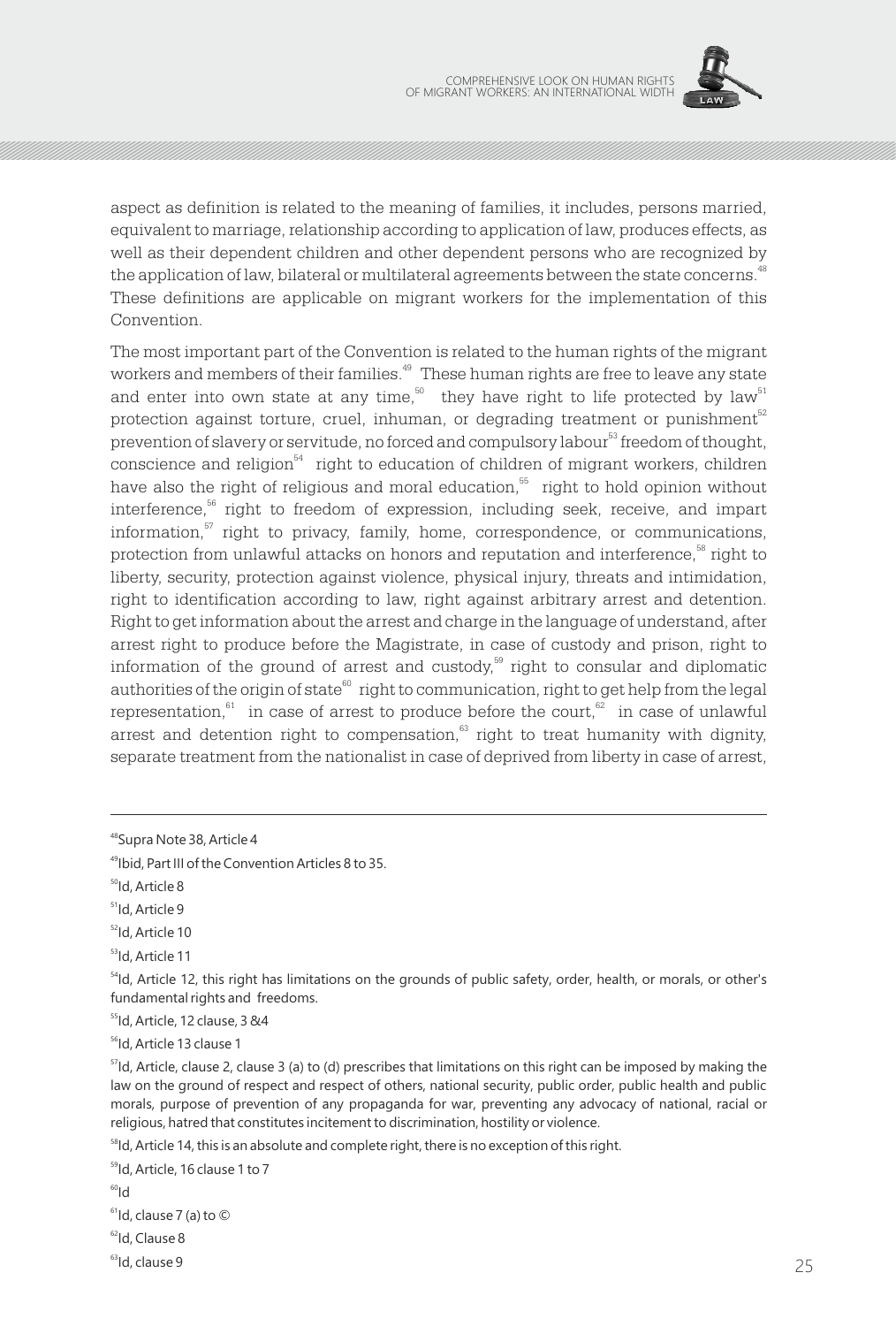full rights of juvenile, during the trial separate from the conviction, no violation of equality, protection of liberty during arrest, and right to not bear any cost during arrest,  $^{64}$ during the trial right to equality, right to be innocent, right to understand of language, right to defense, trial without delay, take legal assistance, examine the witness, produce own witness, help from the interpreter, right to self incrimination, right of juvenile, right to review of the sentence of conviction, in case of illegal confinement right to compensation, right to protection against double jeopardy, $\degree$  offence only according to law, application of humanitarian law, $^{66}$  right to contractual obligation, right to authorized work and residence, $\degree$  right to keep valid document of stay and no interference on that document, ${}^{68}$  right against expulsion without provision of law, right to receive decision in own language, right to appeal, right to opportunity of reasonable hearing, right to take asylum, not bear any cost in case of expulsion, right to get claims, $^\mathrm{69}$ right to have consular and diplomat $^{\text{\tiny{(7)}}}$ right to recognize person everywhere before law, $^{\text{\tiny{(7)}}}$ right to equal remuneration, equal right of labour laws, right to equality, right to equal employment in private contract, right to application of all the rights, $\frac{r}{r}$  right to form, join, seek aid and assistance of trade union, $^{\pi}$  equal treatment in employment, right to equal remuneration,<sup>74</sup> right to receive medical assistance<sup>75</sup> child have right to name, registration of birth and nationality<sup>76</sup> child also have right to education<sup>77</sup> right to respect cultural identity<sup>78</sup> right to transfer of earnings<sup>79</sup> right to be informed of origin<sup>80</sup> right to  $recognize$  cultural identity ${}^{81}$  and right to regularization in the employment on the basis of work.<sup>82</sup>

The International Convention on the Protection of Rights of All Migrant Workers and Their Families 1990 is a comprehensive International legal instrument for the all round development and complete protection of the migrant workers along with their families.

<sup>80</sup>Id, Article 33

<sup>64</sup>Id, Article 17, clause 1 to 8

<sup>65</sup>Id, Article 18, Clause, 1, 2, 3(a) to (g), 4, 5, 6, & 7

<sup>66</sup>Id, Article 19, clause 1&2

<sup>67</sup>Id, Article 20, clause 1&2

<sup>68</sup>Id, Article 21

<sup>&</sup>lt;sup>69</sup>Id, Article 22, clause 1 to 9

<sup>&</sup>lt;sup>70</sup>Id, Article 23

 $71$ Id, Article 24

 $72$ ld, Article 25 clause 1 (a)&(b), clause 2 & 3

<sup>74</sup>Id, Article 27, clause 1&2  $^{73}$ Id, Article 26, clause 1 (a) to  $\circledcirc$ , clause 2 provides that on this right "No restriction except the provision of law, this restriction may be interest of national security, public order, protection of rights and freedom of others.

<sup>75</sup>Id, Article 28

<sup>&</sup>lt;sup>76</sup>Id, Article 29

<sup>77</sup>Id, Article 30

<sup>78</sup>Id, Article 31

<sup>79</sup>Ibid, Article 32

<sup>&</sup>lt;sup>81</sup>Id, Article 34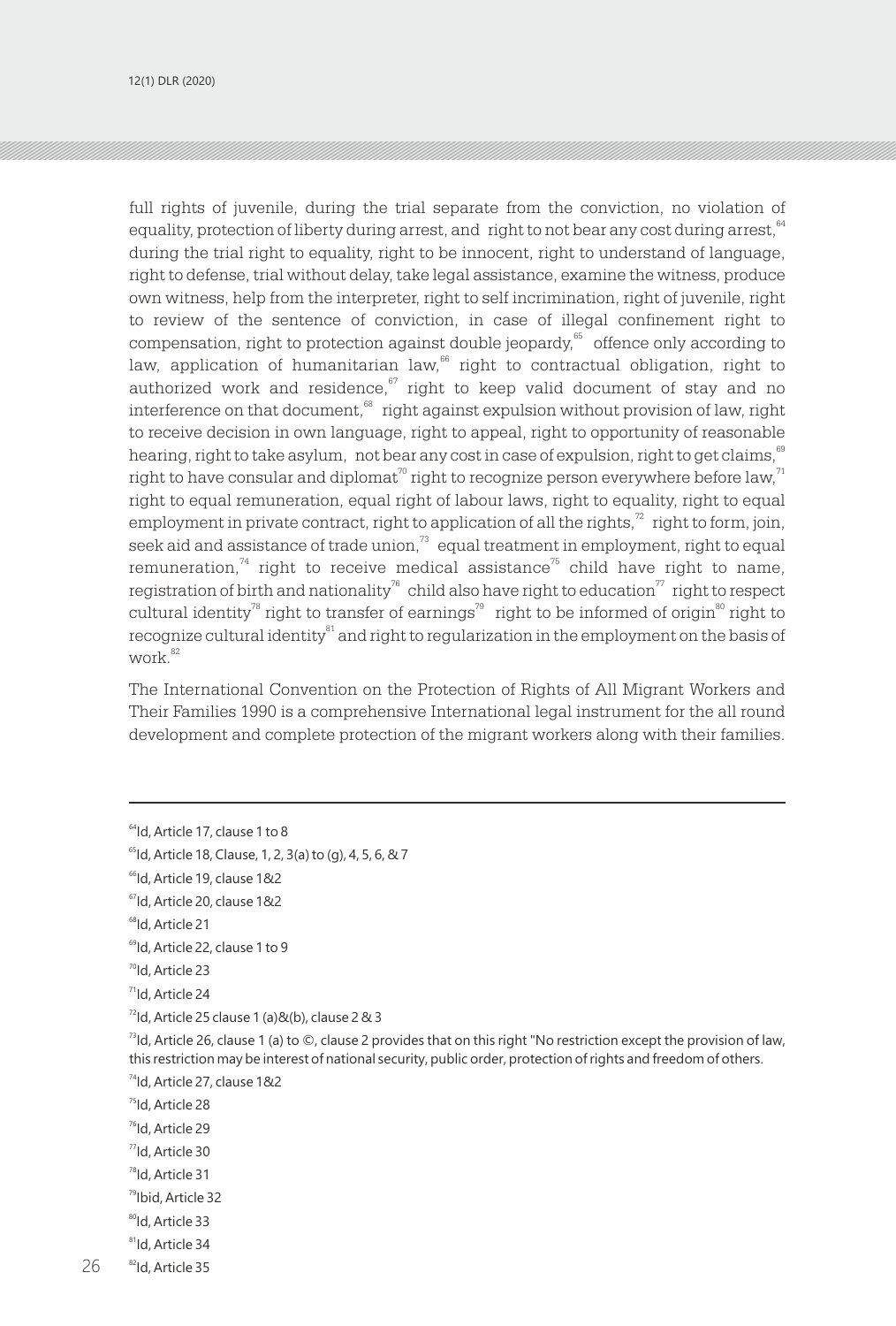

It prescribes various dimensions of the human rights and fundamental freedoms with dignified life and full enjoyment of civilized principles of human society. These rights are unique for the protection of liberty, life, speech, livelihood, education, health, equal opportunity, employment, right to hearing, application of proper law, benefits of all the criminal laws, benefits of all labour laws, social security, help from the consular and diplomat, right to return their homes, equal status, enjoyment of dignified life and treat equally as nationalist are being treated equally.

**VII Conclusion and Recommendations-** Migrant workers and their families are facing lot of problems pertaining to protection and promotion of human rights. Legal frameworks for the safeguard of migrant workers human rights are available in international legal instruments, however, problem of its implementations and enforcements are in the every country of member states. Most of the signatories on the International Convention on the Protection of the Rights of all Migrant Workers and their Families 1990 have not applied the fundamental principles of said Convention in its letter and spirit. The worthy dignity and inherent rights of all the workers are the same as the rights of the national workers. Due to the economic problem of livelihood workers are migrating from one country to another country for searching bread and batter, moreover, they have the human rights to recognize as human being in everywhere and secure their rights including food, shelter, health, entertainment, social security, relationship, privacy, education, good behaviors of others, right to join assembly, association, freedom of speech and expression etc.

Educational rights to the children of migrant workers as prescribed under International Convention shall be given priority and primary emphasis by the member states to fulfill the object that "life of joy and happiness is possible only on the basis of knowledge and science". Fundamental goal and purpose of human rights is to provide happiness to the all human being of the society including workers generally and migrant workers particularly. Human rights for everyone are the necessary foundation for the development of capacity building through knowledge economy. In this context, Mahatma Gandhi rightly observed that "new world and human order must breath with universal compassion and egalitarian beauty that is truth," he further said that "recall the face of poorest and weaker man and ask yourself, if the step one will contemplate, for the up-liftment of those persons who really in need, that will be the help to whole society". Practically this is an appropriate statement for the betterment and full enjoyment of real deserve class, they are workers, in real sense they are the builder of particular well-managed society. The following basic and essential suggestions may be considered by the member states for real application of universally inherent and dignified life of migrated workers and their families-

- 1. Economic opportunities should be provided to workers in their own countries according to needs of their families as per the provisions of law.
- 2. All the provisions of related to International laws of migrant workers and other workers should be followed by member states after the observation of due process of law.
- 3. Economic and Social Council of United Nations continuously should review the existing international legal provisions for the promotion and protect of human rights and fundamental freedoms of human beings in global society.  $\sim$  27  $\sim$  27  $\sim$  27  $\sim$  27  $\sim$  27  $\sim$  27  $\sim$  27  $\sim$  27  $\sim$  27  $\sim$  27  $\sim$  27  $\sim$  27  $\sim$  27  $\sim$  27  $\sim$  27  $\sim$  27  $\sim$  27  $\sim$  27  $\sim$  27  $\sim$  27  $\sim$  27  $\sim$  27  $\sim$  27  $\sim$  27  $\sim$  27  $\sim$  27  $\sim$  27  $\sim$